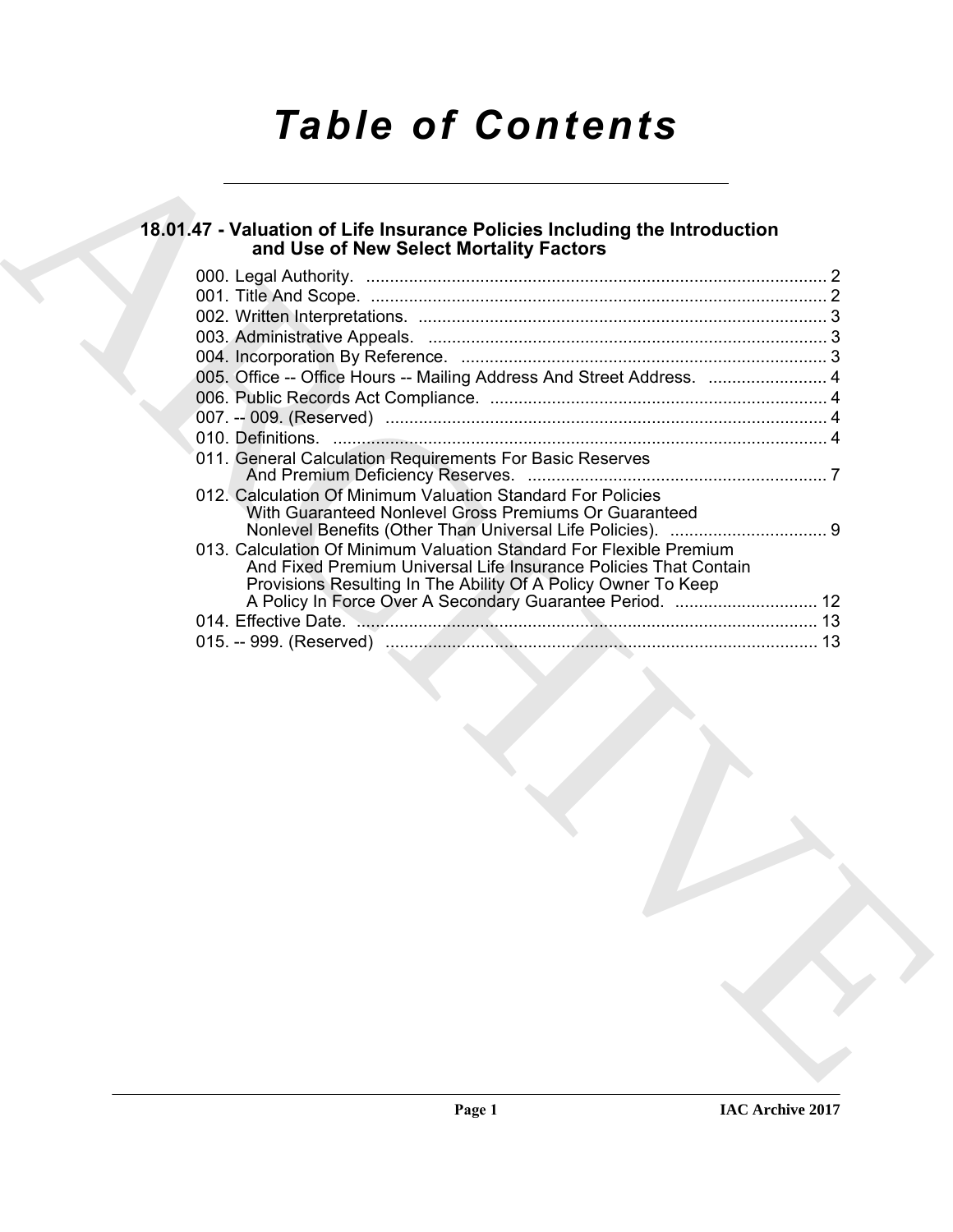#### **IDAPA 18 TITLE 01 CHAPTER 47**

#### <span id="page-1-0"></span>**18.01.47 - VALUATION OF LIFE INSURANCE POLICIES INCLUDING THE INTRODUCTION AND USE OF NEW SELECT MORTALITY FACTORS**

#### <span id="page-1-1"></span>**000. LEGAL AUTHORITY.**

The statutory authority for this chapter is Title 67, Chapter 52, Idaho Code, and Idaho Code, Sections 41-211 and 41-  $612.$  (3-30-01)

#### <span id="page-1-2"></span>**001. TITLE AND SCOPE.**

**01.** Title. This chapter shall be cited in full as IDAPA 18.01.47, "Valuation of Life Insurance Policies g the Introduction and Use of New Select Mortality Factors." (3-30-01) Including the Introduction and Use of New Select Mortality Factors."

| 02. | Scope. The purpose of this chapter is to provide: | $(3-30-01)$ |
|-----|---------------------------------------------------|-------------|
|-----|---------------------------------------------------|-------------|

**a.** Tables of select mortality factors and rules for their use; (3-30-01)

**b.** Rules concerning a minimum standard for the valuation of plans with nonlevel premiums or benefits; and (3-30-01) benefits; and (3-30-01)

**c.** Rules concerning a minimum standard for the valuation of plans with secondary guarantees. (3-30-01)

**03.** Method. The method for calculating basic reserves defined in this chapter will constitute the ioners' reserve valuation method for policies to which this chapter is applicable. (3-30-01) commissioners' reserve valuation method for policies to which this chapter is applicable.

**04. Applicability**. This chapter shall apply to all life insurance policies, with or without nonforfeiture values, issued on or after the effective date of this chapter, subject to the following exceptions and conditions.

(3-30-01)

**a.** Exceptions: (3-30-01)

**CHAPTER 47**<br> **CHAPTER 47**<br> **CHAPTER 47**<br> **CHAPTER CHAPTER INCLUDING THE INTRODUCTION**<br> **CHAPTER CHAPTER INCREDIBATIVE CONTINUES INCLUDING THE INTRODUCTION<br>
THE LIKE ARCHIVE CHAPTER IS CONSULTED INCLUSION AND USE OF LIKE** i. This chapter shall not apply to any individual life insurance policy issued on or after the effective date of this chapter if the policy is issued in accordance with and as a result of the exercise of a reentry provision contained in the original life insurance policy of the same or greater face amount, issued before the effective date of this chapter, that guarantees the premium rates of the new policy. This chapter also shall not apply to subsequent policies issued as a result of the exercise of such a provision, or a derivation of the provision, in the new policy.

 $(3-30-01)$ 

ii. This chapter shall not apply to any universal life policy that meets all the following requirements: (3-30-01)

(1) Secondary guarantee period, if any, is five (5) years or less; (3-30-01)

(2) Specified premium for the secondary guarantee period is not less than the net level reserve premium for the secondary guarantee period based on the CSO valuation tables as defined in Subsection 010.06 and the applicable valuation interest rate; and (4-7-11)

(3) The initial surrender charge is not less than one hundred percent  $(100\%)$  of the first year annualized permium for the secondary guarantee period.  $(3-30-01)$ specified premium for the secondary guarantee period.

iii. This chapter shall not apply to any variable life insurance policy that provides for life insurance, the amount or duration of which varies according to the investment experience of any separate account or accounts.

(3-30-01)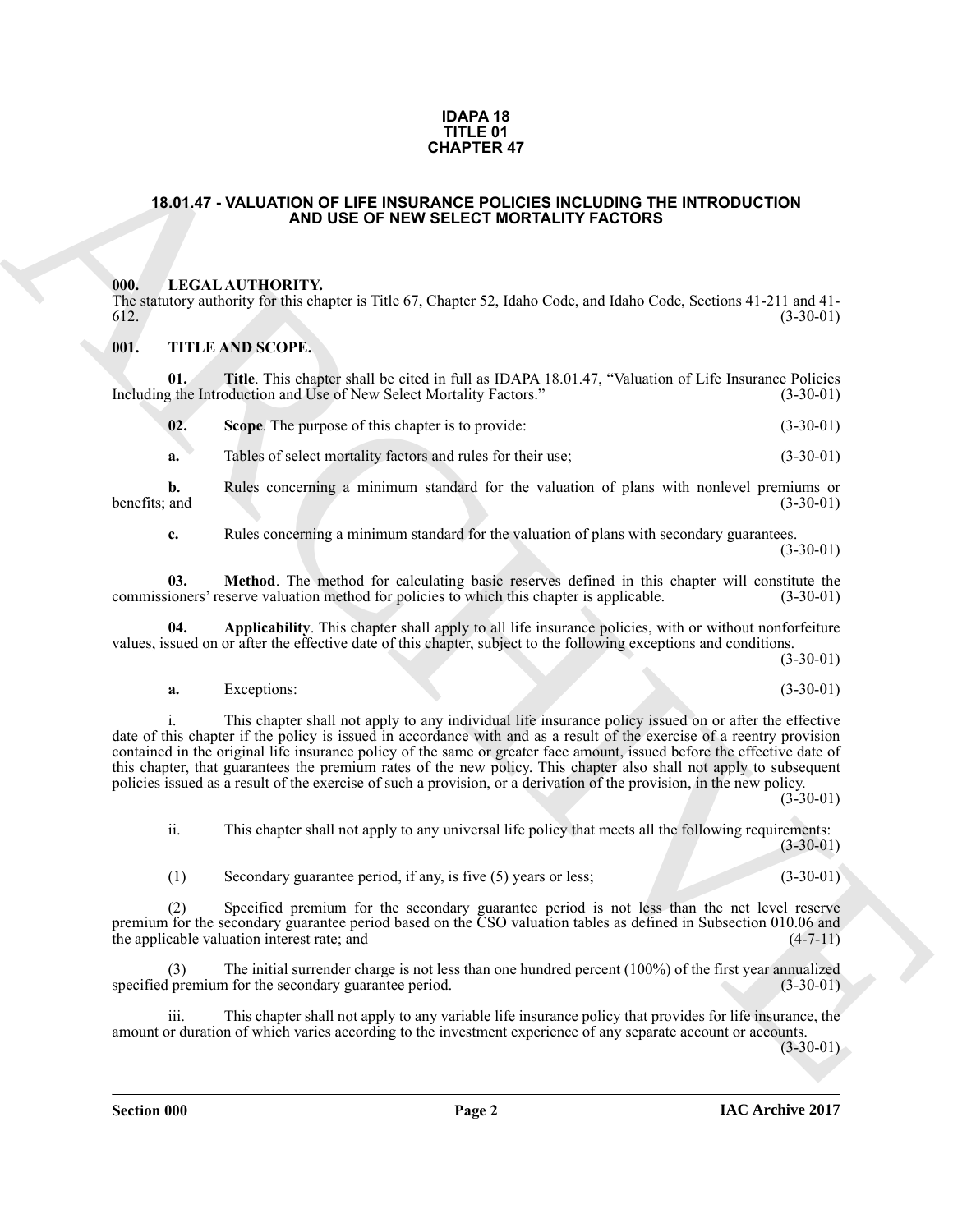#### *IDAHO ADMINISTRATIVE CODE IDAPA 18.01.47 - Valuation of Life Insurance Policies Including*<br>Introduction & Use of New Select Mortality Factors **Introduction & Use of New Select Mortality Factors**

#### **b.** Conditions: (3-30-01)

#### <span id="page-2-0"></span>**002. WRITTEN INTERPRETATIONS.**

#### <span id="page-2-1"></span>**003. ADMINISTRATIVE APPEALS.**

#### <span id="page-2-2"></span>**004. INCORPORATION BY REFERENCE.**

| <b>Department of Insurance</b>             |                                                                                                                   | <b>Introduction &amp; Use of New Select Mortality Factors</b>                                                                                                                                                                                                                                                                                                                                                                                                                            |             |
|--------------------------------------------|-------------------------------------------------------------------------------------------------------------------|------------------------------------------------------------------------------------------------------------------------------------------------------------------------------------------------------------------------------------------------------------------------------------------------------------------------------------------------------------------------------------------------------------------------------------------------------------------------------------------|-------------|
| iv.<br>accounts.                           |                                                                                                                   | This chapter shall not apply to any variable universal life insurance policy that provides for life<br>insurance, the amount or duration of which varies according to the investment experience of any separate account or                                                                                                                                                                                                                                                               | $(3-30-01)$ |
| excess of one $(1)$ year.                  |                                                                                                                   | This chapter shall not apply to a group life insurance certificate unless the certificate provides for a<br>stated or implied schedule of maximum gross premiums required in order to continue coverage in force for a period in                                                                                                                                                                                                                                                         | $(3-30-01)$ |
| $\mathbf{b}$ .                             | Conditions:                                                                                                       |                                                                                                                                                                                                                                                                                                                                                                                                                                                                                          | $(3-30-01)$ |
| <sup>i</sup><br>provisions of Section 012. |                                                                                                                   | Calculation of the minimum valuation standard for policies with guaranteed nonlevel gross<br>premiums or guaranteed nonlevel benefits (other than universal life policies), or both, shall be in accordance with the                                                                                                                                                                                                                                                                     | $(4-7-11)$  |
| ii.                                        | a secondary guarantee period shall be in accordance with the provisions of Section 013.                           | Calculation of the minimum valuation standard for flexible premium and fixed premium universal<br>life insurance policies, that contain provisions resulting in the ability of a policyholder to keep a policy in force over                                                                                                                                                                                                                                                             | $(4-7-11)$  |
| 002.                                       | <b>WRITTEN INTERPRETATIONS.</b>                                                                                   | In accordance with Section $67-5201(19)(b)(iv)$ , Idaho Code, this agency may have written statements which pertain<br>to the interpretation of the rules of the chapter, or to the documentation of compliance with the rules of this chapter.<br>These documents will be available for public inspection and copying in accordance with the public records act.                                                                                                                        | $(4-7-11)$  |
| 003.                                       | <b>ADMINISTRATIVE APPEALS.</b><br>the Attorney General -- General Provisions."                                    | All administrative appeals shall be governed by Title 41, Chapter 2, Idaho Code, and the Idaho Administrative<br>Procedure Act, Title 67, Chapter 52, Idaho Code, and IDAPA 04.11.01, "Idaho Rules of Administrative Procedure of                                                                                                                                                                                                                                                        | $(4-7-11)$  |
| 004.                                       | <b>INCORPORATION BY REFERENCE.</b><br>link, see Related Rules and Bulletins - see Attachments to IDAPA 18.01.47). | The tables of select mortality factors are hereby incorporated by reference into IDAPA 18.01.47, "Valuation of Life<br>Insurance Policies Including the Introduction and Use of the New Select Mortality Factors" that are the bases to<br>which the respective percentage of Subsections 011.01.b., 011.02.b., and 011.02.c. are applied. The tables referenced<br>are located on the Internet (website at http://www.doi.idaho.gov - select Rates and Policy Forms under the Companies | $(4-7-11)$  |
| 01.<br>include:                            |                                                                                                                   | Types of Tables. The six (6) tables of select mortality factors incorporated herein by reference                                                                                                                                                                                                                                                                                                                                                                                         | $(3-30-01)$ |
| a.                                         | Male aggregate;                                                                                                   |                                                                                                                                                                                                                                                                                                                                                                                                                                                                                          | $(3-30-01)$ |
| b.                                         | Male nonsmoker;                                                                                                   |                                                                                                                                                                                                                                                                                                                                                                                                                                                                                          | $(3-30-01)$ |
| c.                                         | Male smoker;                                                                                                      |                                                                                                                                                                                                                                                                                                                                                                                                                                                                                          | $(3-30-01)$ |
| d.                                         | Female aggregate;                                                                                                 |                                                                                                                                                                                                                                                                                                                                                                                                                                                                                          | $(3-30-01)$ |
| e.                                         | Female nonsmoker; and                                                                                             |                                                                                                                                                                                                                                                                                                                                                                                                                                                                                          | $(3-30-01)$ |
| f.                                         | Female smoker.                                                                                                    |                                                                                                                                                                                                                                                                                                                                                                                                                                                                                          | $(3-30-01)$ |
| 02.                                        |                                                                                                                   | Age Basis. These tables apply to both age last birthday and age nearest birthday mortality tables.                                                                                                                                                                                                                                                                                                                                                                                       | $(3-30-01)$ |
| 03.                                        |                                                                                                                   | Computation for Sex-Blended Mortality Tables. For sex-blended mortality tables, compute<br>select mortality factors in the same proportion as the underlying mortality. For example, for the 1980 CSO-B Table,<br>the calculated select mortality factors are eighty percent $(80\%)$ of the appropriate male table as referenced in Section                                                                                                                                             |             |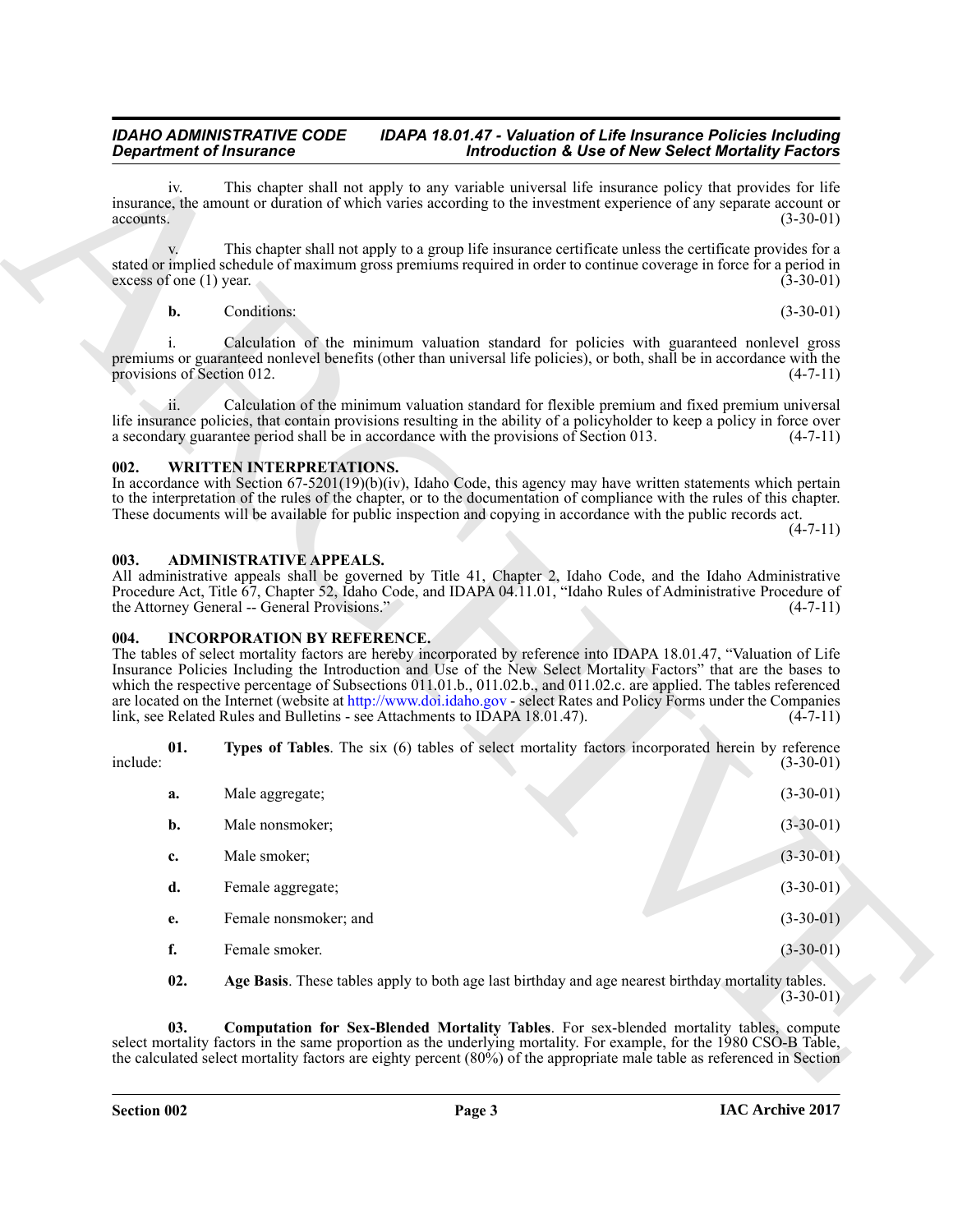#### *IDAHO ADMINISTRATIVE CODE IDAPA 18.01.47 - Valuation of Life Insurance Policies Including*<br>Introduction & Use of New Select Mortality Factors **Introduction & Use of New Select Mortality Factors**

004, plus twenty percent (20%) of the appropriate female table, as referenced in Section 004.  $(4-7-11)$ 

#### <span id="page-3-0"></span>**005. OFFICE -- OFFICE HOURS -- MAILING ADDRESS AND STREET ADDRESS.**

**01. Office Hours**. The Department of Insurance is open from 8 a.m. to 5 p.m. except weekends and legal holidays. (4-7-11)

**02. Mailing Address**. The Department's mailing address is: Idaho Department of Insurance, P.O. Box 83720, Boise, ID 83720-0043. (4-7-11)

**03.** Street Address. The principal place of business is 700 West State Street, 3rd Floor, Boise, Idaho (4-7-11)  $83720.$  (4-7-11)

**04. Web Site Address**. The Department's website is http://www.doi.idaho.gov. (4-7-11)

#### <span id="page-3-1"></span>**006. PUBLIC RECORDS ACT COMPLIANCE.**

Any records associated with these rules are subject to the provisions of the Idaho Public Records, Act, Title 74, Chapter 1, Idaho Code. (4-7-11) Chapter 1, Idaho Code.

#### <span id="page-3-2"></span>**007. -- 009. (RESERVED)**

#### <span id="page-3-3"></span>**010. DEFINITIONS.**

<span id="page-3-6"></span><span id="page-3-5"></span><span id="page-3-4"></span>**01. Basic Reserves**. Reserves calculated in accordance with Section 41-612(5), Idaho Code. (3-30-01)

**Expansion of Instances**<br> **Expansion of Finances**<br> **Expansion of Finances and the subset of the subset of the subset of the subset of the subset of the subset of the subset of the subset of the subset of the subset of the 02. Contract Segmentation Method**. Method of dividing the period from issue to mandatory expiration of a policy into successive segments, with the length of each segment being defined as the period from the end of the prior segment (from policy inception, for the first segment) to the end of the latest policy year as determined below. All calculations are made using the 1980 CSO valuation tables, as defined in this chapter, (or any other valuation mortality table adopted by the National Association of Insurance Commissioners (NAIC) after the effective date of this chapter and promulgated by rule by the Director for this purpose), and, if elected, the optional minimum mortality standard for deficiency reserves set forth in Subsection 011.02. The length of a particular contract segment shall be set equal to the minimum of the value *t* for which  $G_t$  is greater than  $R_t$  (if  $G_t$  never exceeds  $R_t$  the segment length is deemed to be the number of years from the beginning of the segment to the mandatory expiration date of the policy), where  $G_t$  and  $R_t$  are defined as follows: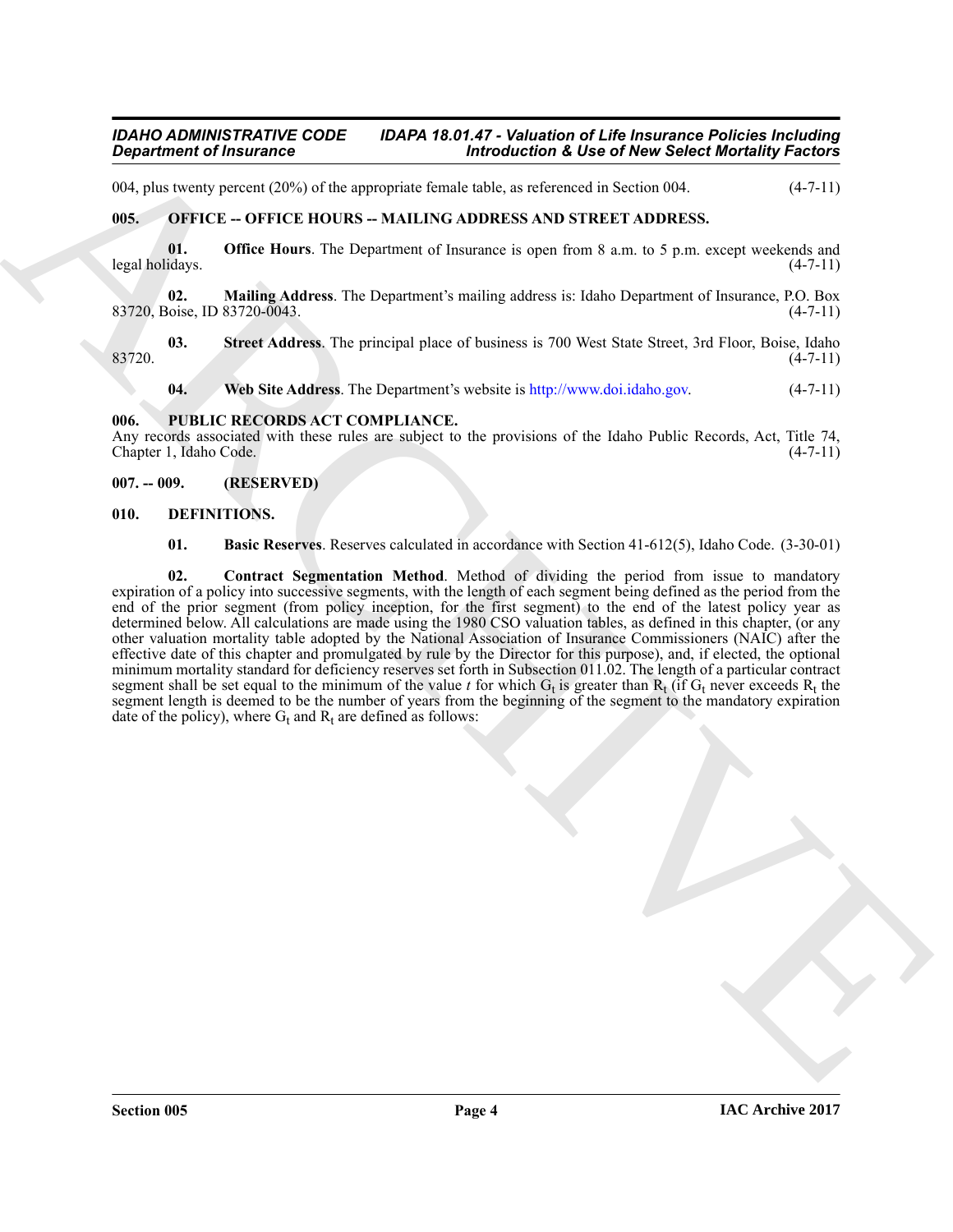# Given of fractions of the set of the set of the set of the set of the set of the set of the set of the set of the set of the set of the set of the set of the set of the set of the set of the set of the set of the set of t *IDAHO ADMINISTRATIVE CODE IDAPA 18.01.47 - Valuation of Life Insurance Policies Including*<br>Introduction & Use of New Select Mortality Factors **Introduction & Use of New Select Mortality Factors - Formulas -**  $GP_{x+k+t}$  $\rm{G}$ <sub>t</sub> =  $GP_{x+k+t-1}$ where:  $x = \text{original issue age};$  $k =$  the number of years from the date of issue to the beginning of the segment;  $t = 1, 2, \ldots; t$  is reset to 1 at the beginning of each segment;  $GP_{x+k+t-1}$  Guaranteed gross premium per thousand of face amount for year *t* of the segment, ignoring policy fees only if level for the premium paying period of the policy.  $q_{x+k+t}$  However,  $R_t$  may be increased or decreased by one percent  $(1%)$  in any policy year, at the company's option, but Rt Rt =  $\frac{(1\%)}{\text{G(\text{R})}}$ ,  $\frac{(1\%)}{\text{shall}}$  not be less than one (1);  $q_{x+k+t-1}$

where:

x, k and t are as defined above, and

| $q_{x+k+t-1} =$ | valuation mortality rate for deficiency reserves in policy |
|-----------------|------------------------------------------------------------|
|                 | year k+t but using the mortality of Paragraph 011.02.b. if |
|                 | Paragraph 011.02.c. is elected for deficiency reserves.    |

<span id="page-4-1"></span>However, if  $GP_{x+k+t}$  is greater than 0 and  $GP_{x+k+t-1}$  is equal to 0, Gt shall be deemed to be 1000. If  $GP_{x+k+t}$  and  $GP_{x+k+t-1}$  are both equal to 0,  $G_t$  shall be deemed to be 0.

|     |                                                                     | - - -       |
|-----|---------------------------------------------------------------------|-------------|
| 03. | <b>Deficiency Reserves.</b> Excess, if greater than zero $(0)$ , of | $(3-30-01)$ |
|     |                                                                     |             |

**a.** Minimum reserves calculated in accordance with Section 41-612(10), Idaho Code, over (3-30-01)

<span id="page-4-3"></span><span id="page-4-2"></span>**b.** Basic reserves. (3-30-01)

**04.** Guaranteed Gross Premiums. Premiums under a policy of life insurance that are guaranteed and ed at issue. (3-30-01) determined at issue.

**05. Maximum Valuation Interest Rates**. Interest rates defined in Section 41-612(4b), Idaho Code (Computation of Minimum Standard by Calendar Year of Issue) that are to be used in determining the minimum standard for the valuation of life insurance policies. (3-30-01) standard for the valuation of life insurance policies.

**06. 1980 CSO Valuation Tables**. Commissioners' 1980 Standard Ordinary Mortality Table (1980 CSO Table) without ten (10) year selection factors, incorporated into the 1980 amendments to the NAIC Standard Valuation Law, and variations of the 1980 CSO Table approved by the NAIC, such as the smoker and nonsmoker versions approved in December 1983. (3-30-01) versions approved in December 1983.

<span id="page-4-4"></span><span id="page-4-0"></span>**07. Scheduled Gross Premium**. Smallest illustrated gross premium at issue for other than universal

 $(4 - 7 - 11)$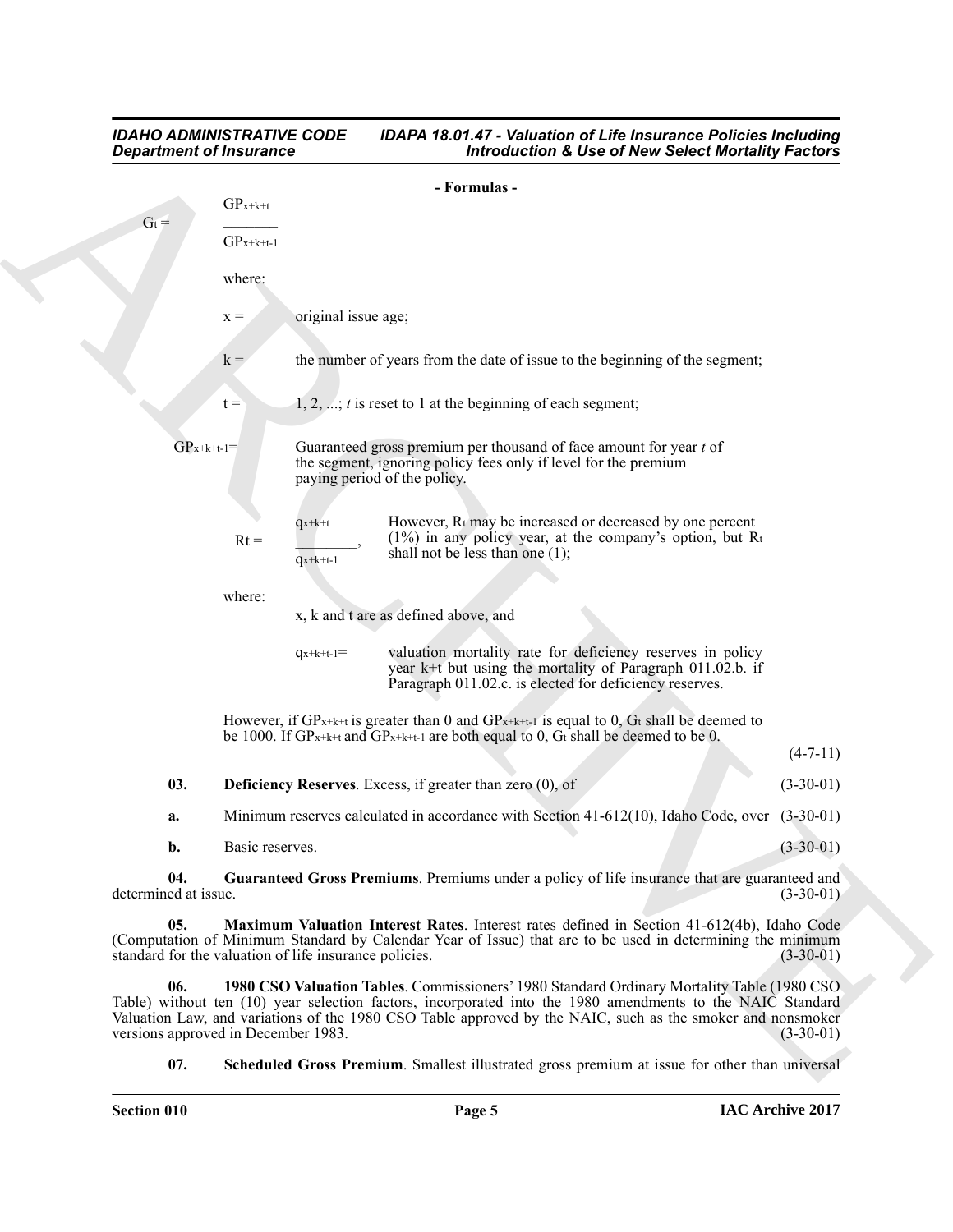life insurance policies. For universal life insurance policies, scheduled gross premium means the smallest specified premium described in Paragraph 013.01.c., if any, or else the minimum premium described in Paragraph 013.01.d.  $(4 - 7 - 11)$ 

#### <span id="page-5-0"></span>**08. Segmented Reserves**. (3-30-01)

**a.** Reserves calculated using segments produced by the contract segmentation method, equal to the present value of all future guaranteed benefits less the present value of all future net premiums to the mandatory expiration of a policy, where the net premiums within each segment are a uniform percentage of the respective guaranteed gross premiums within the segment. The uniform percentage for each segment is such that, at the beginning of the segment, the present value of the net premiums within the segment equals: (3-30-01) beginning of the segment, the present value of the net premiums within the segment equals:

i. The present value of the death benefits within the segment, plus (3-30-01)

ii. The present value of any unusual guaranteed cash value (see Subsection 012.04) occurring at the end of the segment, less (4-7-11)

iii. Any unusual guaranteed cash value occurring at the start of the segment, plus (3-30-01)

iv. For the first segment only, the excess of the Item one (1) over Item two (2), as follows: (3-30-01)

**Stationized Francesco Columns (in the case of the same of the same points (in the same of the same of the same of the same of the same of the same of the same of the same of the same of the same of the same of the same o** (1) A net level annual premium equal to the present value, at the date of issue, of the benefits provided for in the first segment after the first policy year, divided by the present value, at the date of issue, of an annuity of one (1) per year payable on the first and each subsequent anniversary within the first segment on which a premium falls due. However, the net level annual premium shall not exceed the net level annual premium on the nineteen (19) year premium whole life plan of insurance of the same renewal year equivalent level amount at an age one (1) year higher than the age at issue of the policy. (3-30-01) higher than the age at issue of the policy.

(2) A net one (1) year term premium for the benefits provided for in the first policy year. (3-30-01)

**b.** The length of each segment is determined by the "contract segmentation method," as defined in this (3-30-01)  $\text{chaper.}$  (3-30-01)

**c.** The interest rates used in the present value calculations for any policy may not exceed the maximum valuation interest rate, determined with a guarantee duration equal to the sum of the lengths of all segments of the policy. (3-30-01) of the policy.  $(3-30-01)$ 

**d.** For both basic reserves and deficiency reserves computed by the segmented method, present values ude future benefits and net premiums in the current segment and in all subsequent segments. (3-30-01) shall include future benefits and net premiums in the current segment and in all subsequent segments.

<span id="page-5-1"></span>**Tabular Cost of Insurance**. The net single premium at the beginning of a policy year for one (1)  $ce$  in the amount of the guaranteed death benefit in that policy year. (3-30-01) year term insurance in the amount of the guaranteed death benefit in that policy year.

**10. Ten Year Select Factors**. The select factors adopted with the 1980 amendments to the NAIC Valuation Law. (3-30-01) Standard Valuation Law.

#### <span id="page-5-3"></span><span id="page-5-2"></span>**11. Unitary Reserves**. (3-30-01)

**a.** The present value of all future guaranteed benefits less the present value of all future modified net is, where: (3-30-01) premiums, where:

i. Guaranteed benefits and modified net premiums are considered to the mandatory expiration of the policy; and (3-30-01)  $(3-30-01)$ 

ii. Modified net premiums are a uniform percentage of the respective guaranteed gross premiums, where the uniform percentage is such that, at issue, the present value of the net premiums equals the present value of all death benefits and pure endowments, plus the excess of Item one  $(1)$  over Item two  $(2)$ , as foll all death benefits and pure endowments, plus the excess of Item one  $(1)$  over Item two  $(2)$ , as follows: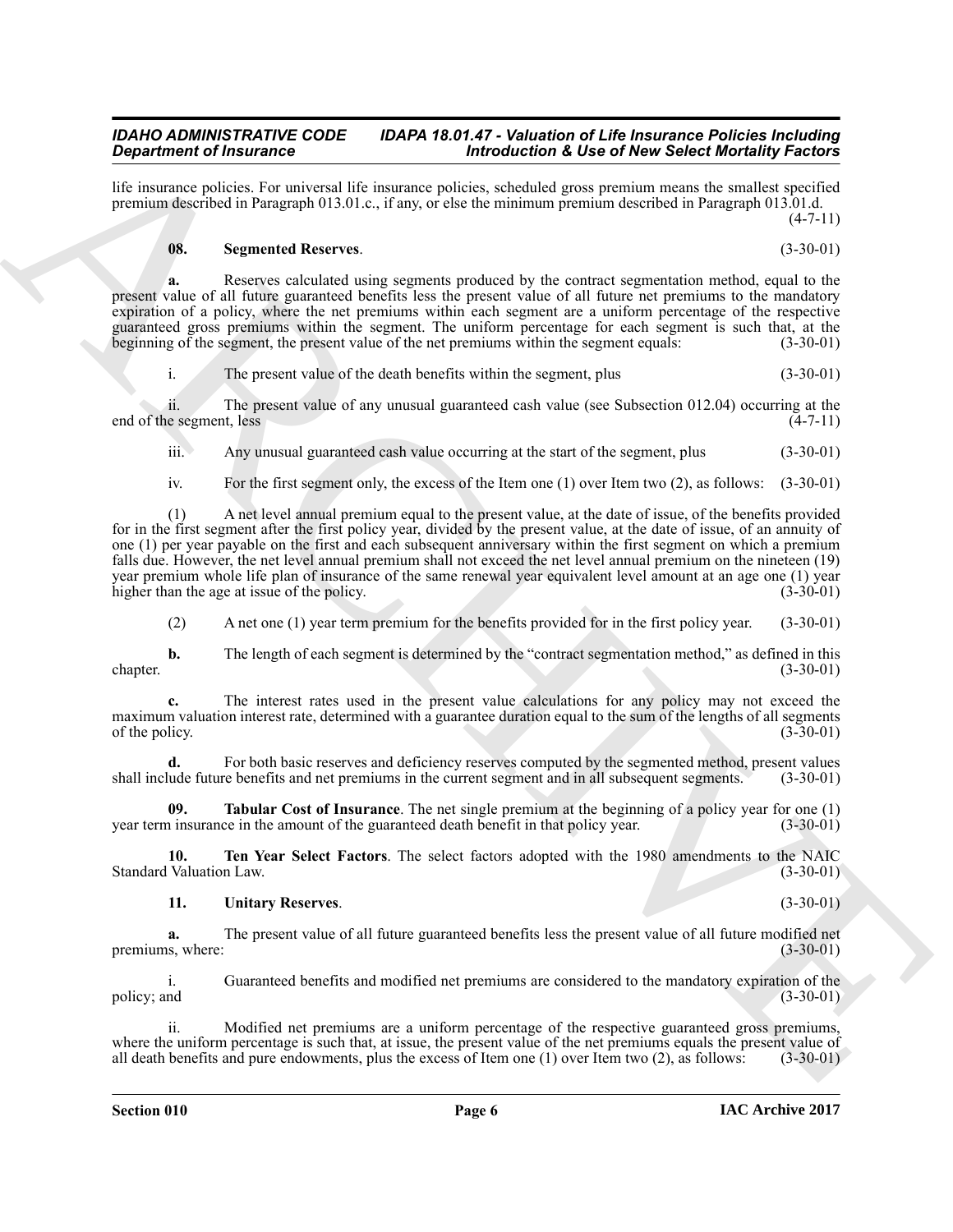(1) A net level annual premium equal to the present value, at the date of issue, of the benefits provided for after the first policy year, divided by the present value, at the date of issue, of an annuity of one (1) per year payable on the first and each subsequent anniversary of the policy on which a premium falls due. However, the net level annual premium shall not exceed the net level annual premium on the nineteen (19) year premium whole life plan of insurance of the same renewal year equivalent level amount at an age one (1) year higher than the age at issue of the nolicy. (3-30-01) of the policy.

<span id="page-6-1"></span>(2) A net one (1) year term premium for the benefits provided for in the first policy year. (3-30-01)

**b.** The interest rates used in the present value calculations for any policy may not exceed the maximum valuation interest rate, determined with a guarantee duration equal to the length from issue to the mandatory expiration of the policy. (3-30-01) mandatory expiration of the policy.

**12. Universal Life Insurance Policy**. Any individual life insurance policy under the provisions of which separately identified interest credits (other than in connection with dividend accumulations, premium deposit funds, or other supplementary accounts) and mortality or expense charges are made to the policy. (3-30-01) funds, or other supplementary accounts) and mortality or expense charges are made to the policy.

#### <span id="page-6-2"></span><span id="page-6-0"></span>**011. GENERAL CALCULATION REQUIREMENTS FOR BASIC RESERVES AND PREMIUM DEFICIENCY RESERVES.**

<span id="page-6-3"></span>**01. Basic Reserves**. At the election of the company for any one (1) or more specified plans of life insurance, the minimum mortality standard for basic reserves may be calculated using the 1980 CSO valuation tables with select mortality factors (or any other valuation mortality table adopted by the NAIC after the effective date of this chapter and promulgated by rule by the Director for this purpose). If select mortality factors are elected, they may<br>(3-30-01) be:  $(3-30-01)$ 

The ten (10) year select mortality factors incorporated into the 1980 amendments to the NAIC n Law; (3-30-01) Standard Valuation Law;

<span id="page-6-4"></span>**b.** The select mortality factors in the tables as referenced in Section 004; or (4-7-11)

**c.** Any other table of select mortality factors adopted by the NAIC after the effective date of this chapter and promulgated by rule by the Director for the purpose of calculating basic reserves. (3-30-01)

*Great fraction of Transmission Case of Transmission Andrew Select Morrishly Factor<br>
for the last level with the space of the space of the space of the space of the space of the space of the space of the space of the spa* **02. Deficiency Reserves**. Deficiency reserves, if any, are calculated for each policy as the excess, if greater than zero (0), of the quantity A over the basic reserve. The quantity A is obtained by recalculating the basic reserve for the policy using guaranteed gross premiums instead of net premiums when the guaranteed gross premiums are less than the corresponding net premiums. At the election of the company for any one or more specified plans of insurance, the quantity A and the corresponding net premiums used in the determination of quantity A may be based upon the 1980 CSO valuation tables with select mortality factors (or any other valuation mortality table adopted by the NAIC after the effective date of this chapter and promulgated by rule by the Director). If select mortality factors are elected, they may be one of the following: (3-30-01)

**a.** The ten (10) year select mortality factors incorporated into the 1980 amendments to the NAIC Valuation Law; (3-30-01) Standard Valuation Law:

**b.** The select mortality factors in the tables as referenced in Section 004; (4-7-11)

**c.** For durations in the first segment, X percent of the select mortality factors in the tables as ed in Section 004, subject to the following:  $(4-7-11)$ referenced in Section 004, subject to the following:

i. X may vary by policy year, policy form, underwriting classification, issue age, or any other policy factor expected to affect mortality experience;

X is such that, when using the valuation interest rate used for basic reserves, Item one (1) is greater em two  $(2)$ ;  $(3-30-01)$ than or equal to Item two  $(2)$ ;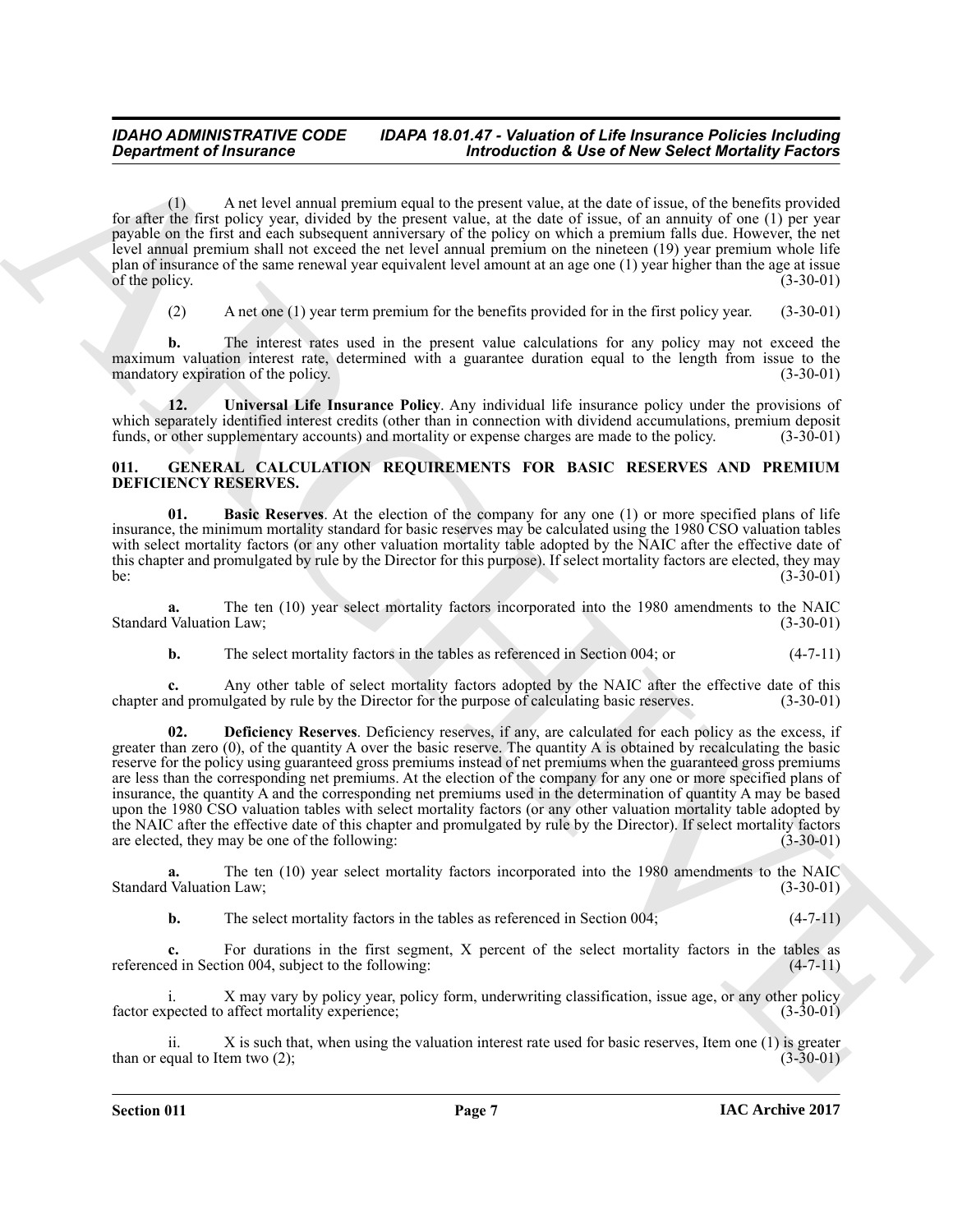(1) The actuarial present value of future death benefits, calculated using the mortality rates resulting application of X;  $(3-30-01)$ from the application of  $X$ ;

(2) The actuarial present value of future death benefits calculated using anticipated mortality ce without recognition of mortality improvement beyond the valuation date; (3-30-01) experience without recognition of mortality improvement beyond the valuation date;

iii. X is such that the mortality rates resulting from the application of X are at least as great as the anticipated mortality experience, without recognition of mortality improvement beyond the valuation date, in each of the first five  $(5)$  years after the valuation date; (3-30-01)

iv. The appointed actuary shall increase X at any valuation date where it is necessary to continue to the requirements of Paragraph  $011.02.c.$ ; (4-7-11) meet all the requirements of Paragraph 011.02.c.;

v. The appointed actuary may decrease X at any valuation date as long as X continues to meet all the ents of Paragraph  $011.02.c.$ ; and  $(4-7-11)$ requirements of Paragraph  $011.02.c.;$  and

vi. The appointed actuary shall specifically take into account the adverse effect on expected mortality and lapsation of any anticipated or actual increase in gross premiums. (3-30-01)

viii. If X is less than one hundred percent (100%) at any duration for any policy, the following ents shall be met:  $(3-30-01)$ requirements shall be met:

(1) The appointed actuary shall annually prepare an actuarial opinion and memorandum for the company in conformance with the requirements of the Actuarial and Memorandum Rule, IDAPA 18.01.77, Section 022. "Statement of Actuarial Opinion Based on an Asset Adequacy Analysis": (4-7-11) 022, "Statement of Actuarial Opinion Based on an Asset Adequacy Analysis";

The appointed actuary shall disclose, in the Regulatory Asset Adequacy Issues Summary, the impact of the insufficiency of assets to support the payment of benefits and expenses and the establishment of statutory reserves during one (1) or more interim periods; and  $(4-7-11)$ statutory reserves during one  $(1)$  or more interim periods; and

**Department of fractures**<br> **Archives** the set of the set of the set of the set of the set of the set of the set of the set of the set of the set of the set of the set of the set of the set of the set of the set of the set (3) The appointed actuary shall annually opine for all policies subject to this chapter as to whether the mortality rates resulting from the application of X meet the requirements of Paragraph 011.02.c. This opinion shall be supported by an actuarial report, subject to appropriate Actuarial Standards of Practice promulgated by the Actuarial Standards Board of the American Academy of Actuaries. The X factors shall reflect anticipated future mortality, without recognition of mortality improvement beyond the valuation date, taking into account relevant emerging experience. (4-7-11) experience. (4-7-11)

Any other table of select mortality factors adopted by the NAIC after the effective date of this ulgated by rule by the Director for the purpose of calculating deficiency reserves. (3-30-01) chapter and promulgated by rule by the Director for the purpose of calculating deficiency reserves.

<span id="page-7-0"></span>**03. Applicability**. Subsection 011.03 applies to both basic reserves and deficiency reserves. Any set of select mortality factors may be used only for the first segment. However, if the first segment is less than ten (10) years, the appropriate ten (10) year select mortality factors incorporated into the 1980 amendments to the NAIC Standard Valuation Law may be used thereafter through the tenth policy year from the date of issue. (4-7-11)

<span id="page-7-2"></span>**04. Gross Premiums**. In determining basic reserves or deficiency reserves, guaranteed gross premiums without policy fees may be used where the calculation involves the guaranteed gross premium but only if the policy fee is a level dollar amount after the first policy year. In determining deficiency reserves, policy fees may be included<br>in guaranteed gross premiums, even if not included in the actual calculation of basic reserves. (3-3 in guaranteed gross premiums, even if not included in the actual calculation of basic reserves.

**05. Changes in Guarantees**. Reserves for policies that have changes to guaranteed gross premiums, guaranteed benefits, guaranteed charges, or guaranteed credits that are unilaterally made by the insurer after issue and that are effective for more than one  $(1)$  year after the date of the change shall be the greatest of the following:

 $(3-30-01)$ 

<span id="page-7-1"></span>**a.** Reserves calculated ignoring the guarantee; (3-30-01)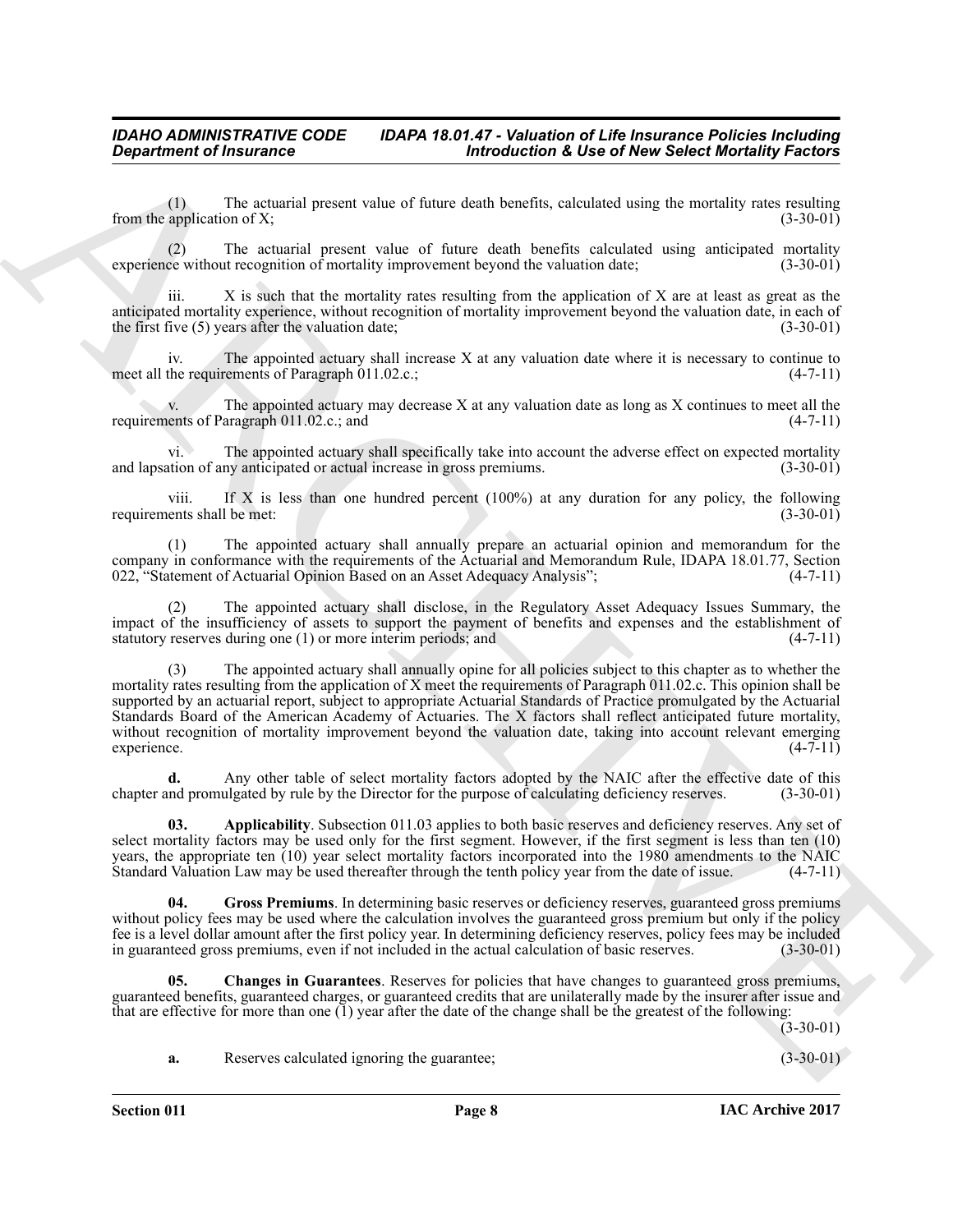**b.** Reserves assuming the guarantee was made at issue; and  $(3-30-01)$ 

<span id="page-8-5"></span>**c.** Reserves assuming that the policy was issued on the date of the guarantee.  $(3-30-01)$ 

*Department of Insurance*<br> **Accords an adiative standing the gammeler was mainly on the standing result of the controlling term in the standing of the standing of the standing of the standing of the standing of the stan 06. Reserve Adequacy**. The Director may require that the company document the extent of the adequacy of reserves for specified blocks, including but not limited to policies issued prior to the effective date of this chapter. This documentation may include a demonstration of the extent to which aggregation with other non-specified blocks of business is relied upon in the formation of the appointed actuary opinion pursuant to and consistent with the requirements of the Actuarial and Memorandum Rule, IDAPA 18.01.77, Section 022, "Statement of Actuarial Opinion Based on an Asset Adequacy Analysis." (4-7-11)

#### <span id="page-8-1"></span><span id="page-8-0"></span>**012. CALCULATION OF MINIMUM VALUATION STANDARD FOR POLICIES WITH GUARANTEED NONLEVEL GROSS PREMIUMS OR GUARANTEED NONLEVEL BENEFITS (OTHER THAN UNIVERSAL LIFE POLICIES).**

<span id="page-8-2"></span>**01. Basic Reserves**. Basic reserves shall be calculated as the greater of the segmented reserves and the unitary reserves. Both the segmented reserves and the unitary reserves for any policy shall use the same valuation mortality table and selection factors. At the option of the insurer, in calculating segmented reserves and net<br>premiums, either of the adjustments described below may be made: (3-30-01) premiums, either of the adjustments described below may be made:

**a.** Treat the unitary reserve, if greater than zero (0), applicable at the end of each segment as a pure endowment and subtract the unitary reserve, if greater than zero (0), applicable at the beginning of each segment from<br>the present value of guaranteed life insurance and endowment benefits for each segment; or (3-30-01) the present value of guaranteed life insurance and endowment benefits for each segment; or

**b.** Treat the guaranteed cash surrender value, if greater than zero (0), applicable at the end of each segment as a pure endowment; and subtract the guaranteed cash surrender value, if greater than zero (0), applicable at the beginning of each segment from the present value of guaranteed life insurance and endowment benefits for each segment. (3-30-01) segment.  $(3-30-01)$ 

<span id="page-8-3"></span>

| 02. | <b>Deficiency Reserves.</b> |  |  |  |  | $(3-30-01)$ |
|-----|-----------------------------|--|--|--|--|-------------|
|-----|-----------------------------|--|--|--|--|-------------|

**a.** The deficiency reserve at any duration shall be calculated:  $(3-30-01)$ 

i. On a unitary basis if the corresponding basic reserve determined by Subsection 012.01 is unitary;  $(4 - 7 - 11)$ 

ii. On a segmented basis if the corresponding basic reserve determined by Subsection 012.01 is ed; or (4-7-11) segmented; or

iii. On the segmented basis if the corresponding basic reserve determined by Subsection 012.01 is both the segmented reserve and the unitary reserve. (4-7-11) equal to both the segmented reserve and the unitary reserve.

**b.** Subsection 012.02 shall apply to any policy for which the guaranteed gross premium at any duration is less than the corresponding modified net premium calculated by the method used in determining the basic reserves, but using the minimum valuation standards of mortality (specified in Subsection 011.02 and rate of interest).  $(4 - 7 - 11)$ 

**c.** Deficiency reserves, if any, shall be calculated for each policy as the excess if greater than zero (0), for the current and all remaining periods, of the quantity A over the basic reserve, where A is obtained as indicated in Subsection 011.02. (4-7-11) Subsection 011.02.

**d.** For deficiency reserves determined on a segmented basis, the quantity A is determined using lengths equal to those determined for segmented basic reserves. (3-30-01) segment lengths equal to those determined for segmented basic reserves.

<span id="page-8-4"></span>**03. Minimum Value**. Basic reserves may not be less than the tabular cost of insurance for the balance of the policy year, if mean reserves are used. Basic reserves may not be less than the tabular cost of insurance for the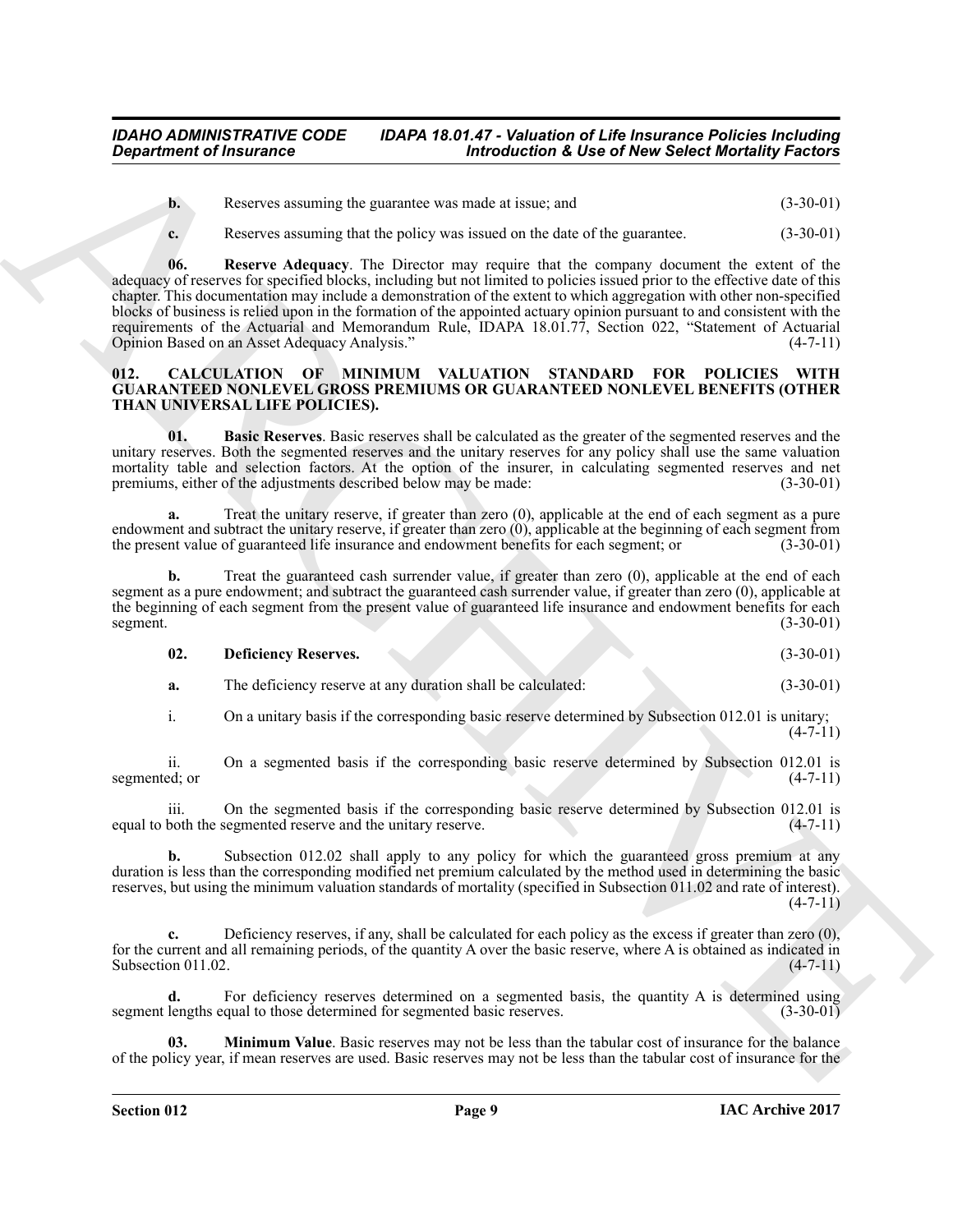**Strainer of Francesco Constrainers** (*biological* **20** *biological <b>3 biological Constrainers* (*biological constrainers* (*biological constrainers (<i>biological constrainers*) (*b*) **constrainers** (*biological* balance of the current modal period or to the paid-to-date, if later, but not beyond the next policy anniversary, if midterminal reserves are used. The tabular cost of insurance shall use the same valuation mortality table and interest rates as that used for the calculation of the segmented reserves. However, if select mortality factors are used, they shall be the ten (10) year select factors incorporated into the 1980 amendments of the NAIC Standard Valuation Law. In no case may total reserves (including basic reserves, deficiency reserves and any reserves held for supplemental benefits that would expire upon contract termination) be less than the amount that the policyowner would receive (including the cash surrender value of the supplemental benefits, if any, referred to above), exclusive of any deduction for policy<br>loans, upon termination of the policy. loans, upon termination of the policy.

#### <span id="page-9-1"></span>**04. Unusual Pattern of Guaranteed Cash Surrender Values**. (3-30-01)

**a.** For any policy with an unusual pattern of guaranteed cash surrender values, the reserves actually held prior to the first unusual guaranteed cash surrender value shall not be less than the reserves calculated by treating the first unusual guaranteed cash surrender value as a pure endowment and treating the policy as an *n* year policy providing term insurance plus a pure endowment equal to the unusual cash surrender value, where *n* is the number of years from the date of issue to the date the unusual cash surrender value is scheduled. (3-30-01) years from the date of issue to the date the unusual cash surrender value is scheduled.

**b.** The reserves actually held subsequent to any unusual guaranteed cash surrender value shall not be less than the reserves calculated by treating the policy as an *n* year policy providing term insurance plus a pure endowment equal to the next unusual guaranteed cash surrender value, and treating any unusual guaranteed cash surrender value at the end of the prior segment as a net single premium, where: (3-30-01)

*n* is the number of years from the date of the last unusual guaranteed cash surrender value prior to to the earlier of: (3-30-01) the valuation date to the earlier of:

(1) The date of the next unusual guaranteed cash surrender value, if any, that is scheduled after the valuation date; or

(2) The mandatory expiration date of the policy; and (3-30-01)

ii. The net premium for a given year during the *n* year period is equal to the product of the net to gross ratio and the respective gross premium; and

iii. The net to gross ratio is equal to Item One (1) divided by Item Two (2) as follows: (3-30-01)

(1) The present value, at the beginning of the *n* year period, of death benefits payable during the *n* year period plus the present value, at the beginning of the *n* year period, of the next unusual guaranteed cash surrender value, if any, minus the amount of the last unusual guaranteed cash surrender value, if any, scheduled at the beginning of the *n* year period. (3-30-01)

(2) The present value, at the beginning of the *n* year period, of the scheduled gross premiums payable during the *n* year period.

**c.** For purposes of Subsection 012.04, a policy is considered to have an unusual pattern of guaranteed cash surrender values if any future guaranteed cash surrender value exceeds the prior year's guaranteed cash surrender value by more than the sum of: surrender value by more than the sum of:

i. One hundred ten percent (110%) of the scheduled gross premium for that year; (3-30-01)

ii. One hundred ten percent (110%) of one (1) year's accrued interest on the sum of the prior year's guaranteed cash surrender value and the scheduled gross premium using the nonforfeiture interest rate used for calculating policy guaranteed cash surrender values; and (3-30-01)

<span id="page-9-0"></span>iii. Five percent (5%) of the first policy year surrender charge, if any. (3-30-01)

**05. Optional Exemption for Yearly Renewable Term (YRT) Reinsurance**. At the option of the  $\tau$ , the following approach for reserves on YRT reinsurance may be used: (3-30-01) company, the following approach for reserves on YRT reinsurance may be used: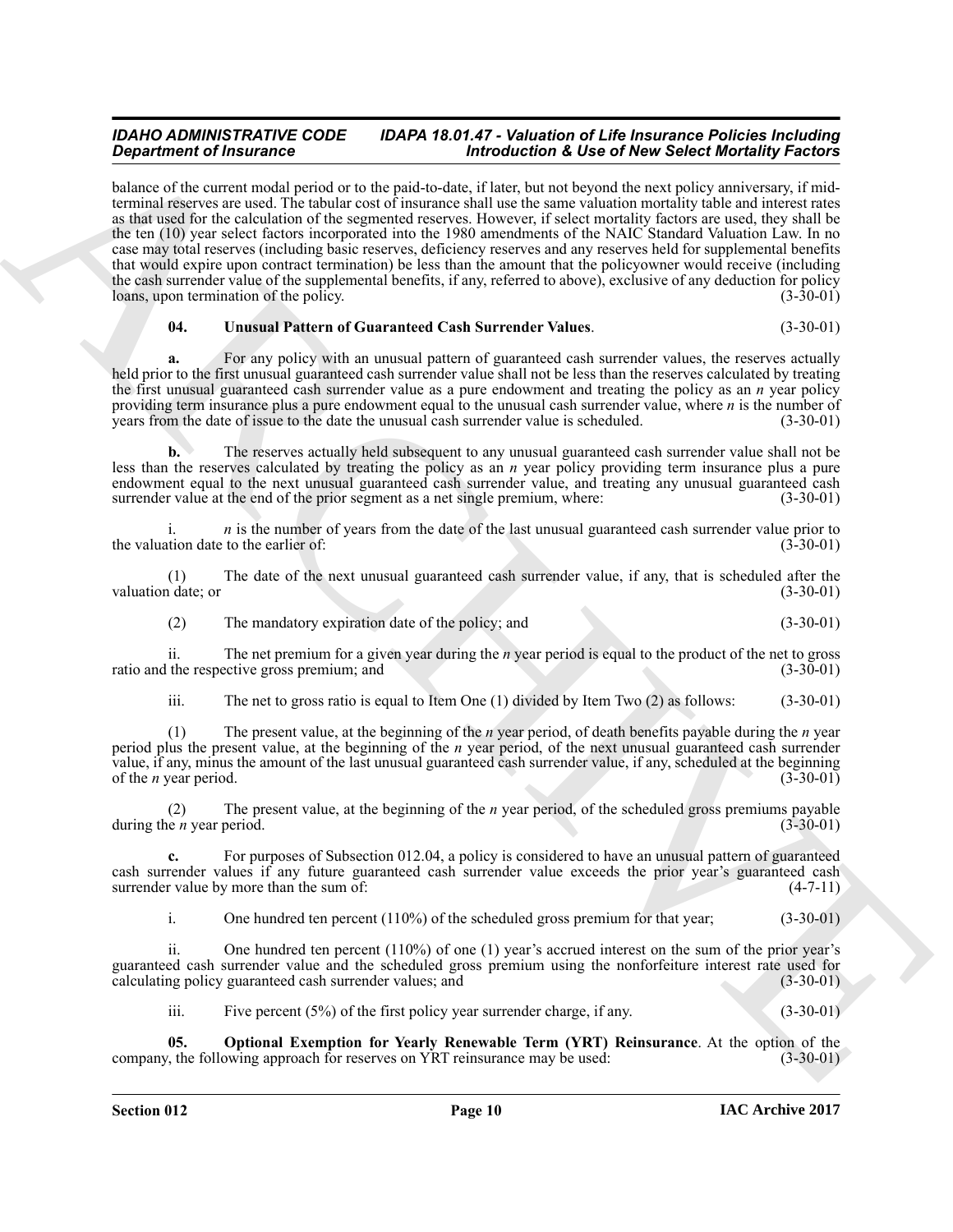**a.** Calculate the valuation net premium for each future policy year as the tabular cost of insurance for revear:  $(3-30-01)$ that future year;

**b.** Basic reserves shall never be less than the tabular cost of insurance for the appropriate period, as defined in Subsection 012.03;  $(4-7-11)$ 

**c.** Deficiency reserves. (3-30-01)

i. For each policy year, calculate the excess, if greater than zero (0), of the valuation net premium respective maximum guaranteed gross premium. (3-30-01) over the respective maximum guaranteed gross premium.

ii. Deficiency reserves shall never be less than the sum of the present values, at the date of valuation, cesses determined in accordance with Subparagraph 012.05.c.i.: (4-7-11) of the excesses determined in accordance with Subparagraph 012.05.c.i.; (4-7-11)

For purposes of Subsection 012.05, the calculations use the maximum valuation interest rate and the 1980 CSO mortality tables with or without ten  $(10)$  year select mortality factors, or any other table adopted after the effective date of this chapter by the NAIC and promulgated by rule by the Director for this purp the effective date of this chapter by the NAIC and promulgated by rule by the Director for this purpose;

**e.** A reinsurance agreement shall be considered YRT reinsurance for purposes of Subsection 012.05 if only the mortality risk is reinsured; and

**f.** If the assuming company chooses this optional exemption, the ceding company's reinsurance reserve credit shall be limited to the amount of reserve held by the assuming company for the affected policies.  $(3-30-01)$ 

<span id="page-10-0"></span>**06. Optional Exemption for Attained-Age-Based Yearly Renewable Term Life Insurance Policies**. At the option of the company, the following approach for reserves for attained-age-based YRT life insurance policies may be used: (3-30-01) may be used:

**a.** Calculate the valuation net premium for each future policy year as the tabular cost of insurance for re year.  $(3-30-01)$ that future year.

**b.** Basic reserves shall never be less than the tabular cost of insurance for the appropriate period, as n Subsection 012.03. (4-7-11) defined in Subsection 012.03.

**c.** Deficiency reserves: (3-30-01)

i. For each policy year, calculate the excess, if greater than zero (0), of the valuation net premium respective maximum guaranteed gross premium. (3-30-01) over the respective maximum guaranteed gross premium.

ii. Deficiency reserves shall never be less than the sum of the present values, at the date of valuation, of the excesses determined in accordance with Subparagraph 012.06.c.i. (4-7-11)

**d.** For purposes of Subsection 012.06, the calculations use the maximum valuation interest rate and the 1980 CSO valuation tables with or without ten  $(10)$  year select mortality factors, or any other table adopted after the effective date of this chapter by the NAIC and promulgated by rule by the Director for this purp the effective date of this chapter by the NAIC and promulgated by rule by the Director for this purpose.

**e.** A policy shall be considered an attained-age-based YRT life insurance policy for purposes of on 012.06 if: Subsection 012.06 if:

**Exparament of Francouzse Constraints are promoted at the solution of the set of the system of the system of the system of the system of the system of the system of the system of the system of the system of the system of** i. The premium rates (on both the initial current premium scale and the guaranteed maximum premium scale) are based upon the attained age of the insured such that the rate for any given policy at a given attained age of the insured is independent of the year the policy was issued; and (3-30-01)

The premium rates (on both the initial current premium scale and the guaranteed maximum premium scale) are the same as the premium rates for policies covering all insureds of the same sex, risk class, plan of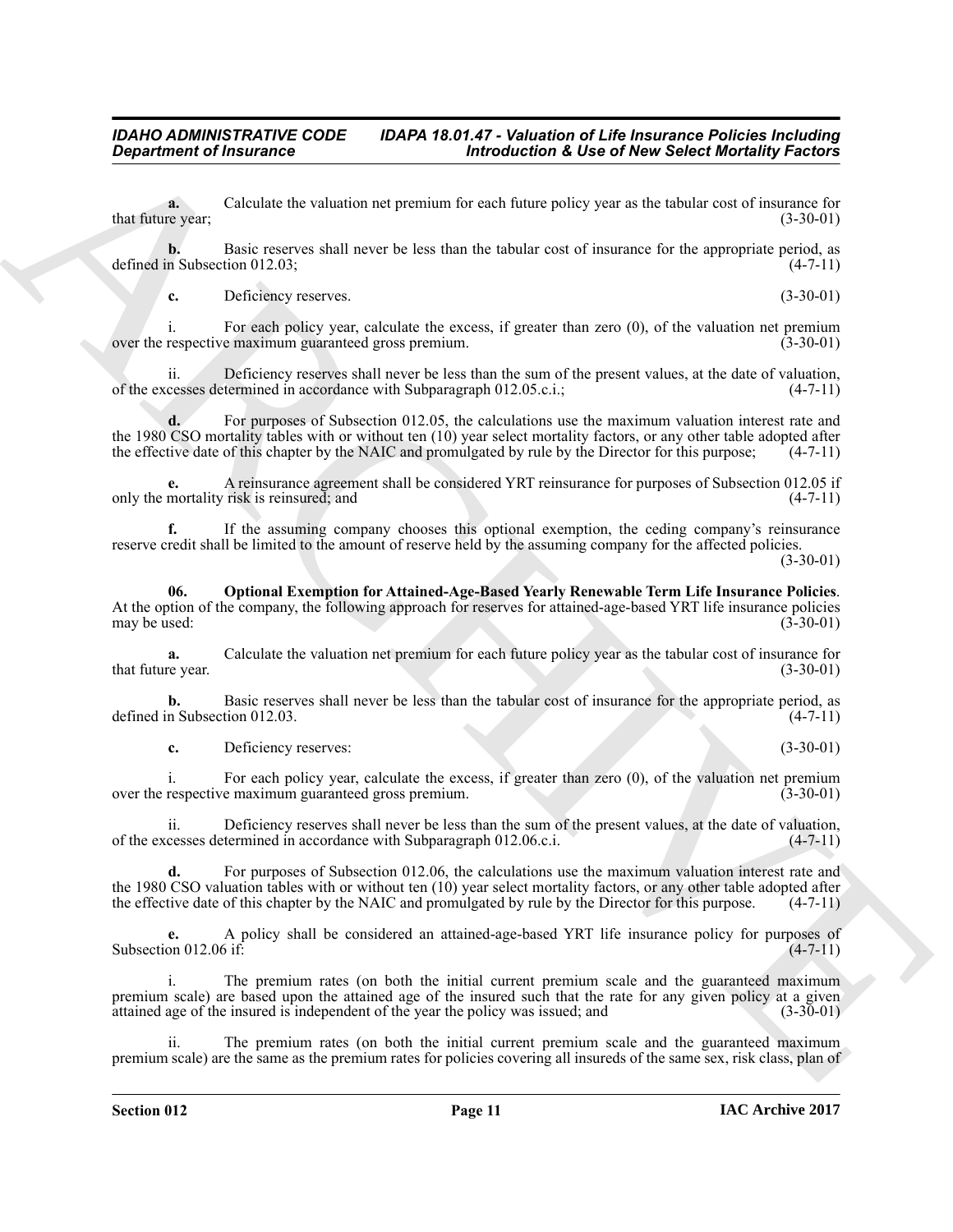insurance and attained age. (3-30-01)

**f.** For policies that become attained-age-based YRT policies after an initial period of coverage, the not Subsection 012.06 may be used after the initial period if:  $(4-7-11)$ approach of Subsection  $012.06$  may be used after the initial period if:

i. The initial period is constant for all insureds of the same sex, risk class and plan of insurance; or  $(3-30-01)$ 

ii. The initial period runs to a common attained age for all insureds of the same sex, risk class, and plan of insurance; and (3-30-01) (3-30-01)

<span id="page-11-4"></span>iii. After the initial period of coverage, the policy meets the conditions of Paragraph 012.06.e.; and  $(4 - 7 - 11)$ 

If this election is made, this approach shall be applied in determining reserves for all attained-age-<br>surance policies issued on or after the effective date of this chapter. (3-30-01) based YRT life insurance policies issued on or after the effective date of this chapter.

**07. Exemption from Unitary Reserves for Certain n-Year Renewable Term Life Insurance Policies**. Unitary basic reserves and unitary deficiency reserves need not be calculated for a policy if the following conditions are met: (3-30-01) conditions are met:

**Exparament of Insurance Constraints of Alexander Constraint Exparameter of Alexander Construction Construction Construction Construction Construction Construction Construction Construction Construction Construction Const a.** The policy consists of a series of *n*-year periods, including the first period and all renewal periods, where *n* is the same for each period, except that for the final renewal period, *n* may be truncated or extended to reach the expiry age, provided that this final renewal period is less than ten (10) years and less than twice the size of the earlier *n*-year periods, and for each period, the premium rates on both the initial current premium scale and the guaranteed maximum premium scale are level: (3-30-01) guaranteed maximum premium scale are level;

**b.** The guaranteed gross premiums in all *n*-year periods are not less than the corresponding net premiums based upon the 1980 CSO Table with or without the ten (10) year select mortality factors; and (3-30-01)

<span id="page-11-3"></span>**c.** There are no cash surrender values in any policy year. (3-30-01)

**08. Exemption From Unitary Reserves for Certain Juvenile Policies**. Unitary basic reserves and unitary deficiency reserves need not be calculated for a policy if the following conditions are met, based upon the initial current premium scale at issue: (3-30-01) initial current premium scale at issue:

**a.** At issue, the insured is age twenty-four (24) or younger; (3-30-01)

**b.** Until the insured reaches the end of the juvenile period, which shall occur at or before age twenty-<br>the gross premiums and death benefits are level, and there are no cash surrender values; and (3-30-01) five  $(25)$ , the gross premiums and death benefits are level, and there are no cash surrender values; and

**c.** After the end of the juvenile period, gross premiums are level for the remainder of the premium paying period, and death benefits are level for the remainder of the life of the policy. (3-30-01)

<span id="page-11-1"></span><span id="page-11-0"></span>**013. CALCULATION OF MINIMUM VALUATION STANDARD FOR FLEXIBLE PREMIUM AND FIXED PREMIUM UNIVERSAL LIFE INSURANCE POLICIES THAT CONTAIN PROVISIONS RESULTING IN THE ABILITY OF A POLICY OWNER TO KEEP A POLICY IN FORCE OVER A SECONDARY GUARANTEE PERIOD.**

<span id="page-11-2"></span>

| <b>General.</b> The following general provisions apply. | $(3-30-01)$ |  |
|---------------------------------------------------------|-------------|--|
|                                                         |             |  |

**a.** Policies with a secondary guarantee include: (3-30-01)

i. A policy with a guarantee that the policy will remain in force at the original schedule of benefits,<br>nly to the payment of specified premiums: (3-30-01) subject only to the payment of specified premiums;

ii. A policy in which the minimum premium at any duration is less than the corresponding one (1)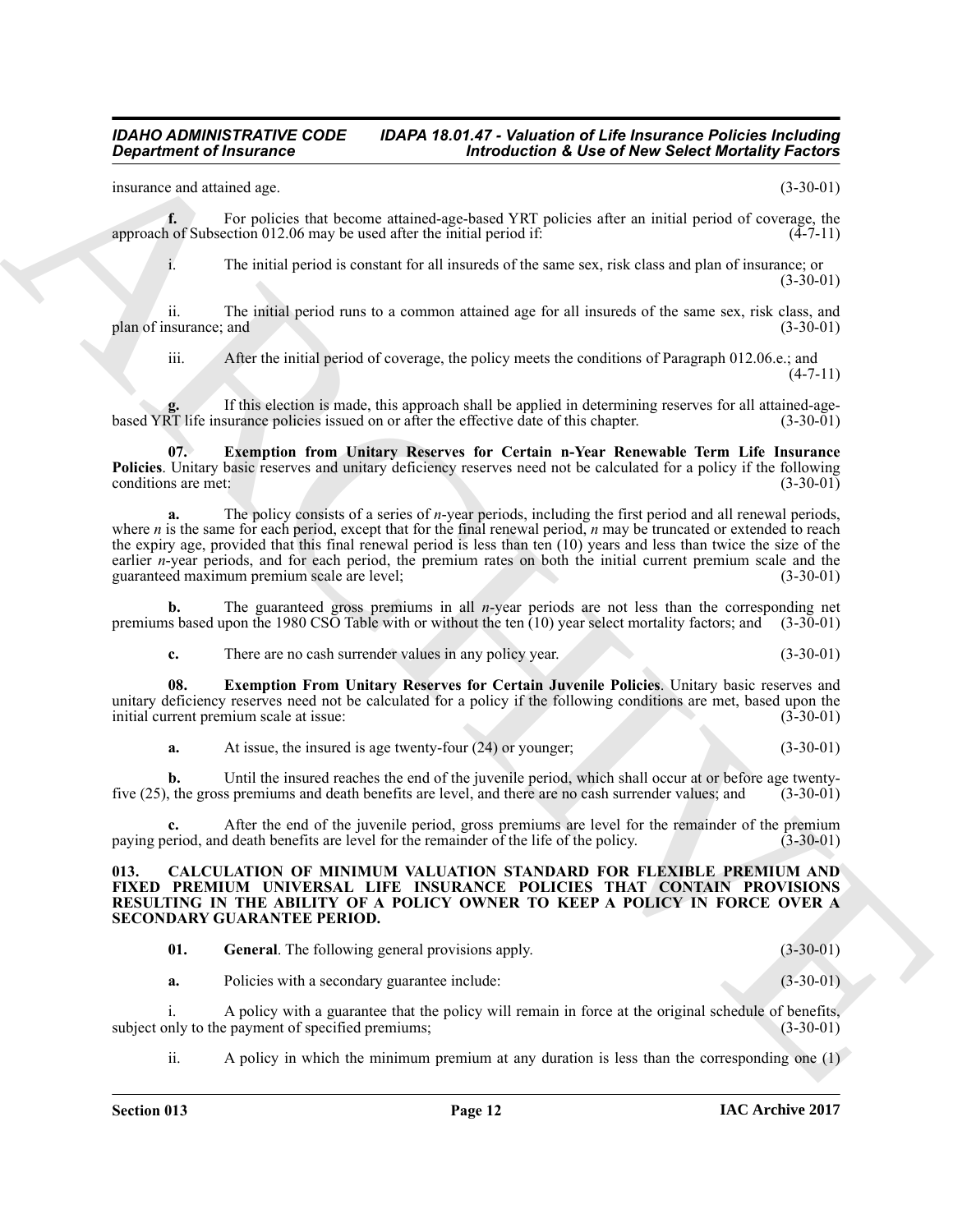year valuation premium, calculated using the maximum valuation interest rate and the 1980 CSO valuation tables with or without ten (10) year select mortality factors, or any other table adopted after the effective date of this chapter<br>by the NAIC and promulgated by rule by the Director for this purpose; or (3-30-01) by the NAIC and promulgated by rule by the Director for this purpose; or

iii. A policy with any combination of Subparagraphs 013.01.a.i. and 013.01.a.ii. (4-7-11)

Graduation of Findmatics control the material interaction of the calculation of the collect finder of the state of the state of the state of the state of the state of the state of the state of the state of the state of th **b.** A secondary guarantee period is the period for which the policy is guaranteed to remain in force subject only to a secondary guarantee. When a policy contains more than one secondary guarantee, the minimum reserve shall be the greatest of the respective minimum reserves at that valuation date of each unexpired secondary guarantee, ignoring all other secondary guarantees. Secondary guarantees that are unilaterally changed by the insurer after issue shall be considered to have been made at issue. Reserves described in Subsections 013.02 and 013.03 below shall be recalculated from issue to reflect these changes.

Specified premiums mean the premiums specified in the policy, the payment of which guarantees that the policy will remain in force at the original schedule of benefits, but which otherwise would be insufficient to keep the policy in force in the absence of the guarantee if maximum mortality and expense charges and minimum<br>interest credits were made and any applicable surrender charges were assessed.  $(3-30-01)$ interest credits were made and any applicable surrender charges were assessed.

For purposes of Section 013, the minimum premium for any policy year is the premium that, when paid into a policy with a zero (0) account value at the beginning of the policy year, produces a zero (0) account value at the end of the policy year. The minimum premium calculation shall use the policy cost factors (including mortality charges, loads and expense charges) and the interest crediting rate, which are all guaranteed at issue. charges, loads and expense charges) and the interest crediting rate, which are all guaranteed at issue.

**e.** The one (1) year valuation premium means the net one (1) year premium based upon the original schedule of benefits for a given policy year. The one (1) year valuation premiums for all policy years are calculated at issue. The select mortality factors defined in Paragraphs 011.02.b., 011.02.c., and 011.02.d. may not be used to calculate the one (1) year valuation premiums.  $(4-7-11)$ calculate the one  $(1)$  year valuation premiums.

**f.** The one (1) year valuation premium should reflect the frequency of fund processing, as well as the distribution of deaths assumption employed in the calculation of the monthly mortality charges to the fund. (3-30-01)

<span id="page-12-2"></span>**02. Basic Reserves for the Secondary Guarantees**. Basic reserves for the secondary guarantees shall be the segmented reserves for the secondary guarantee period. In calculating the segments and the segmented reserves, the gross premiums shall be set equal to the specified premiums, if any, or otherwise to the minimum premiums, that keep the policy in force and the segments will be determined according to the contract segmentation method as defined in Subsection 010.02. (4-7-11)

<span id="page-12-3"></span>**03. Deficiency Reserves for the Secondary Guarantees**. Deficiency reserves, if any, for the secondary guarantees shall be calculated for the secondary guarantee period in the same manner as described in Subsection 012.02 with gross premiums set equal to the specified premiums, if any, or otherwise to the minimum<br>premiums that keep the policy in force. premiums that keep the policy in force.

<span id="page-12-4"></span>**04. Minimum Reserves**. The minimum reserves during the secondary guarantee period are the greater (3-30-01) of:  $(3-30-01)$ 

**a.** The basic reserves for the secondary guarantee plus the deficiency reserve, if any, for the secondary ess or  $(3-30-01)$ guarantees; or  $(3-30-01)$ 

**b.** The minimum reserves required by other rules or rules governing universal life plans. (3-30-01)

#### <span id="page-12-0"></span>**014. EFFECTIVE DATE.**

This chapter shall become effective January 1, 2000. (3-30-01) (3-30-01)

#### <span id="page-12-1"></span>**015. -- 999. (RESERVED)**